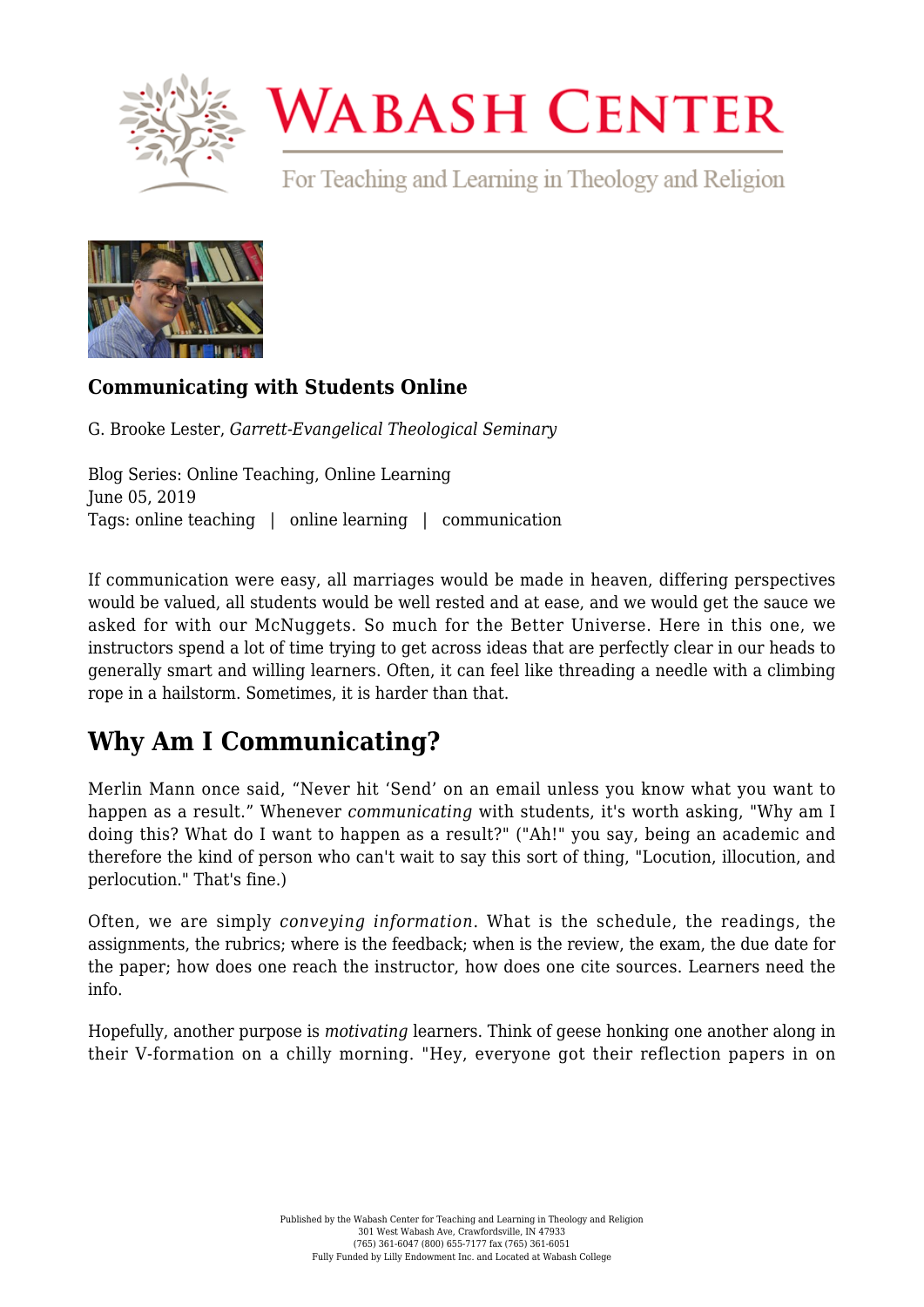deadline: great professionalism, can't wait to read them. On to the next unit!" "Last push before final papers are due: get your sleep, eat well, try to remember why you cared about your paper topic in the first place, and let's run through the finish line!"

Sometimes, we mean to *model* a behavior or an activity for learners. If my learners are engaged in a collaborative activity in an unfamiliar mode--a Twitter game, a group poem in a Google doc, a discussion-forum weeklong debate--then I may want to find a way to join as a participant, "showing the way" for learners who might hesitate to get themselves out onto the dance floor.

An aspect of communication that happens to be much on my mind these days is *disciplinary formation*. In my case, the ongoing effort to help learners wrap their heads around what I mean by "biblical studies," its materials, and particularly its methods and principles. Biblical studies is not Bible Study. Biblical studies relies on publicly available evidence and explicit lines of reasoning, and does not grant methodological place to private revelation or sectarian doctrine. The subject matter of biblical studies is texts, not God. You don't get all of this over in a syllabus, or an introductory lecture. It's an ongoing communicative process. "What are we doing here, and how do we do it, and why this way and not another?"

Any number of reasons to communicate could be added. Some of these are course correction ("Whoa y'all, remember that your responses to classmates have to substantively engage their own content, not just springboard off on your own thing"); self correction ("Sorry gang, I wrote two different due dates in the course documents; let's go with the later one, found in such-andso doc on our Moodle site"); gathering information instead of disseminating it (a survey, a diagnostic quiz). There is no shortage of good reasons to communicate with learners, and it will do everyone good if I know what the purpose of each one is.

## **How Should I Communicate This?**

A big part of the answer to this question derives from a prior question: "Who Should Hear This?" Deciding among your available channels (syllabus, email, blog post, Zoom meeting, dedicated course Twitter hash tag, YouTube video lecture, MP3 audio lecture, mumbling passive-aggressively in the hallways) mainly involves deciding on your audience. Sure, you know who you're talking to, but also, who do you want to be sure overhears it, and why? ("Ah!" you say, "Locution, illo..." except now nobody is listening.)

Private communication is the norm for feedback ("You got a B-plus, and here's why"). But, what about that wonderful form of feedback, "Catching the learner doing something right"? Alexis showed exemplary leadership moderating her small group this week. I can tell her so via email, and she may find that motivating, but what I *really* need is for her small-group colleagues Brad, Charlise, and Darius to overhear this since they will be moderating in future weeks. So, I will praise Alexis in whichever venue this work is happening (discussion forum, Google Doc, Twitter thread). Heads up, Brad and company!